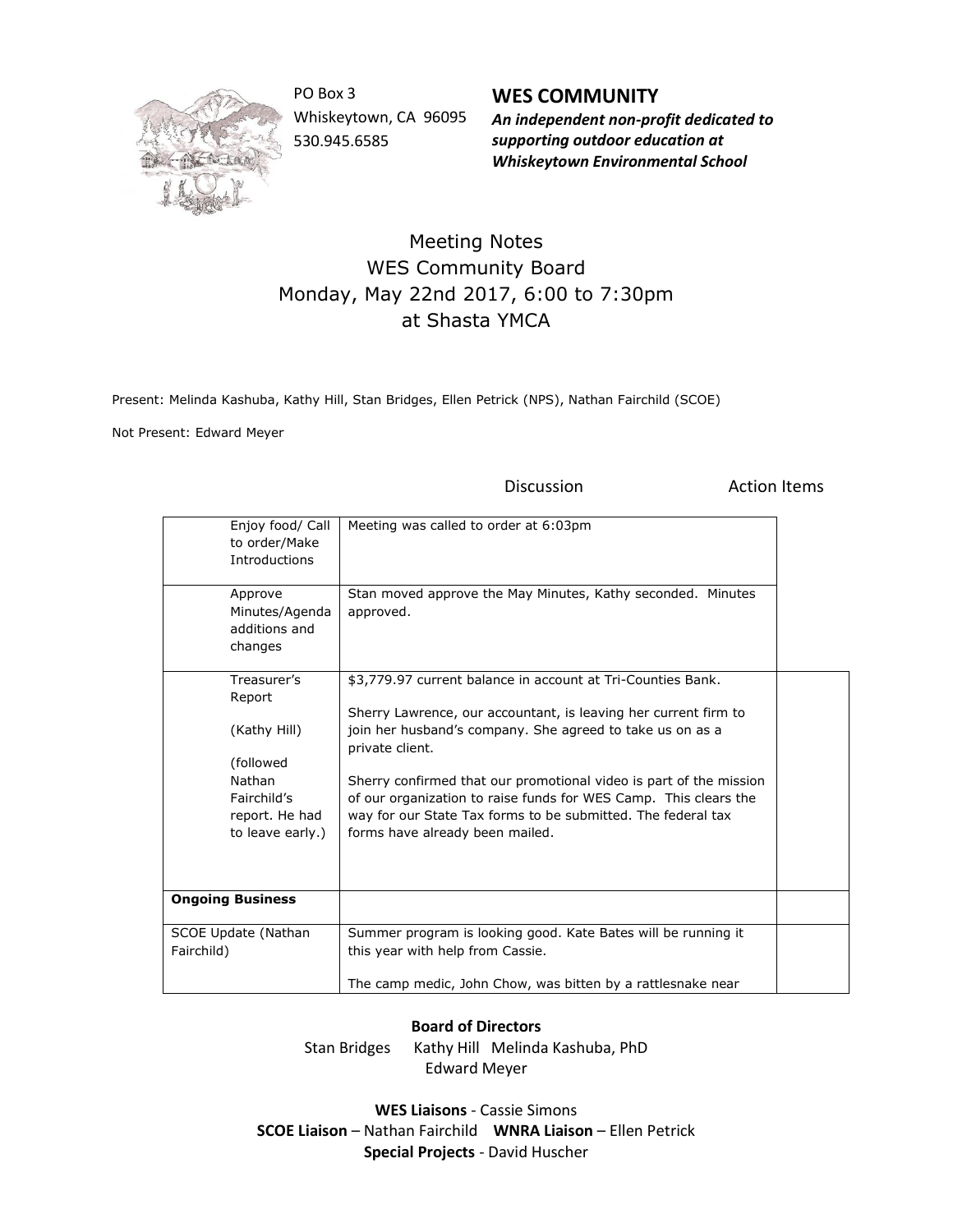|                                                                  | Clear Creek. He was evacuated and treated.                                                                                                                                                                                                                                                                                                                                                                                                                                              |  |
|------------------------------------------------------------------|-----------------------------------------------------------------------------------------------------------------------------------------------------------------------------------------------------------------------------------------------------------------------------------------------------------------------------------------------------------------------------------------------------------------------------------------------------------------------------------------|--|
|                                                                  | Next Generation Science Standards (NGSS) will be partially<br>implemented this fall in the day programs. Two of the three day<br>program leads will be leaving this fall. Jim Dowling will be<br>returning in the fall.                                                                                                                                                                                                                                                                 |  |
|                                                                  | Fall, 2018 is the proposed season to return a Fall Residential<br>Camp to the schedule. Nathan will assist Cassie in promoting the<br>camp to adjacent counties, in particular Siskiyou County.<br>Competing programs exist in Plumas and Butte Counties.                                                                                                                                                                                                                               |  |
|                                                                  | Nathan is reading Steve Van Matre's Sunship Earth which was<br>published in the 1970s as a follow-on book to his popular<br>Acclimatization and Acclimatizing. Van Matre was amazingly<br>prescient in that 80% of the Next Generation Science Standards<br>are written about in Sunship Earth. Nathan and Cassie are<br>exploring cohesive themes in this book to use in the residential<br>camps to hook the campers and pull them through the week of<br>outdoor science activities. |  |
|                                                                  | Nathan purchased a number of small science materials such as<br>nets and microscopes. We discussed the needed items on short-<br>term list and long-term list for WES Camp. Two big items is a<br>replacement steamer for the kitchen and an oven. These items<br>combined cost about \$40,000. The specs for these items are<br>attached to these minutes. He asked us to keep these needs in<br>mind as we begin our community outreach to various local clubs<br>such as Rotary.     |  |
|                                                                  |                                                                                                                                                                                                                                                                                                                                                                                                                                                                                         |  |
| WNRA Update (Ellen<br>Petrick). Her report<br>followed Nathan's. | Jennifer Gibson and Ellen Petrick held a mini-Bio Blitz with the<br>Eagle Soar School. Rob Fernau (sp?) returned to work with the<br>students on butterflies on Friday, May 19.                                                                                                                                                                                                                                                                                                         |  |
|                                                                  | There will be a Trails Scoping Meeting on Thursday, May 25 (the<br>first of several) at City Hall between 6-8PM. Cassie and Erin Sliney<br>met with NPS staff to discuss future reroutes of trails. Brian<br>Rasmussen is the coordinator of the trail monitoring program this<br>summer to count and talk to users of various trails in<br>Whiskeytown. There are additional game cameras along some<br>trails to add to the counts.                                                   |  |
|                                                                  | WES Community is invited to attend the SCOE-NPS quarterly<br>meeting on Wednesday, May 31 in Cassie's office. (note this<br>meeting was cancelled).                                                                                                                                                                                                                                                                                                                                     |  |
|                                                                  | Inmate crews are coming to WES Camp in mid-June to clear<br>blackberries (reduce fire hazard) around cabins and buildings.                                                                                                                                                                                                                                                                                                                                                              |  |
|                                                                  | Climate Connections July 23-Aug 4, 2017 tour of several northern<br>National Parks has openings. John Dewey at the Crater Lake<br>Science and Learning Center is coordinating.                                                                                                                                                                                                                                                                                                          |  |
| Giving Tuesday                                                   | Shasta Regional Community Foundation has announced its<br>summer workshop schedule (mandatory to attend) and list of                                                                                                                                                                                                                                                                                                                                                                    |  |